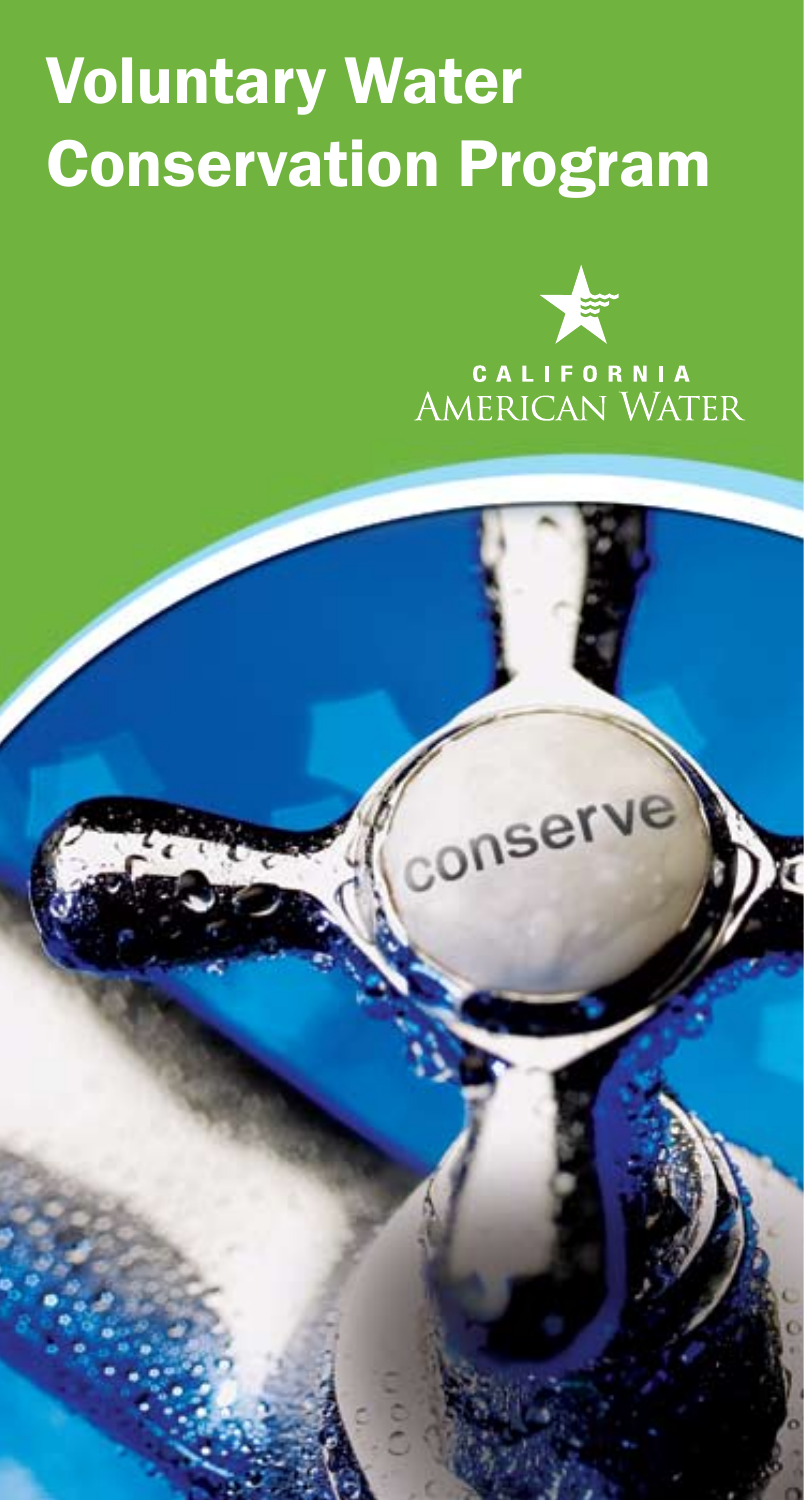## VOLUNTARY WATER CONSERVATION PROGRAM IN EFFECT FOR SOUTHERN CALIFORNIA CUSTOMERS OF CALIFORNIA AMERICAN WATER

California American Water's mission is to provide you, its customers, with a reliable supply of water each and every day. But sometimes Mother Nature has a say. And, as you've probably heard, she's been less than generous in recent times. Given the likelihood of yet another troubled water supply year, California American Water wants to help its customers tighten up their water use practices now while we're still in voluntary mode. That way, should things get really serious, and we're forced to implement a mandatory program later in the year, you'll be well on your way.

California American Water has implemented a voluntary water conservation program (referred to as CPUC Rule 14.1) aimed at reducing water usage for your area, and encourages all consumers—residential, business and other customer classifications we service—to help reduce water use in the community by voluntarily ending nonessential or unauthorized water use that includes:

## Rule 14.1, Section C (non-essential uses of water)

- **1.** Use of water through any connection when the utility has notified the customer in writing to repair a broken or defective plumbing, sprinkler, watering or irrigation system and the customer has failed to make such repairs within five days after receipt of such notice.
- 2. Use of water which results in flooding or run-off in gutters, waterways, patios, driveway, or streets.
- 3. Use of water for washing aircraft, cars, buses, boats, trailers or other vehicles without a positive shut-off nozzle on the outlet end of the hose. Exceptions include washing vehicles at commercial or fleet vehicle washing facilities operated at fixed locations where equipment using water is properly maintained to avoid wasteful use.
- 4. Use of water through a hose for washing buildings, structures, sidewalks, walkways, driveways, patios, parking lots, tennis courts, or other hard-surfaced areas in a manner which results in excessive run-off or waste.
- **5.** Use of water for watering streets with trucks, except for initial wash-down for construction purposes (if street sweeping is not feasible), or to protect the health and safety of the public.
- **6.** Use of water for construction purposes, such as consolidation of backfill, dust control, or other uses unless no other source of water or other method can be used.
- 7. Use of water for more than minimal landscaping in connection with any new construction.
- 8. Use of water for outside plants, lawn, landscape, and turf areas more often than every other day, with even numbered addresses watering on even numbered days of the month and odd numbered addresses watering on the odd numbered days of the month, except that this provision shall not apply to commercial nurseries, golf courses, and other waterdependent industries.
- **9.** Use of water for watering outside plants and turf areas using a hand-held hose without a positive shut-off valve.
- 10. Use of water for decorative fountains or the filling or topping off of decorative lakes or ponds. Exceptions are made for those decorative fountains, lakes, or ponds which utilize recycled water.
- 11. Use of water for the filling or refilling of swimming pools.
- 12. Service of water by any restaurant except upon the request of the patron.